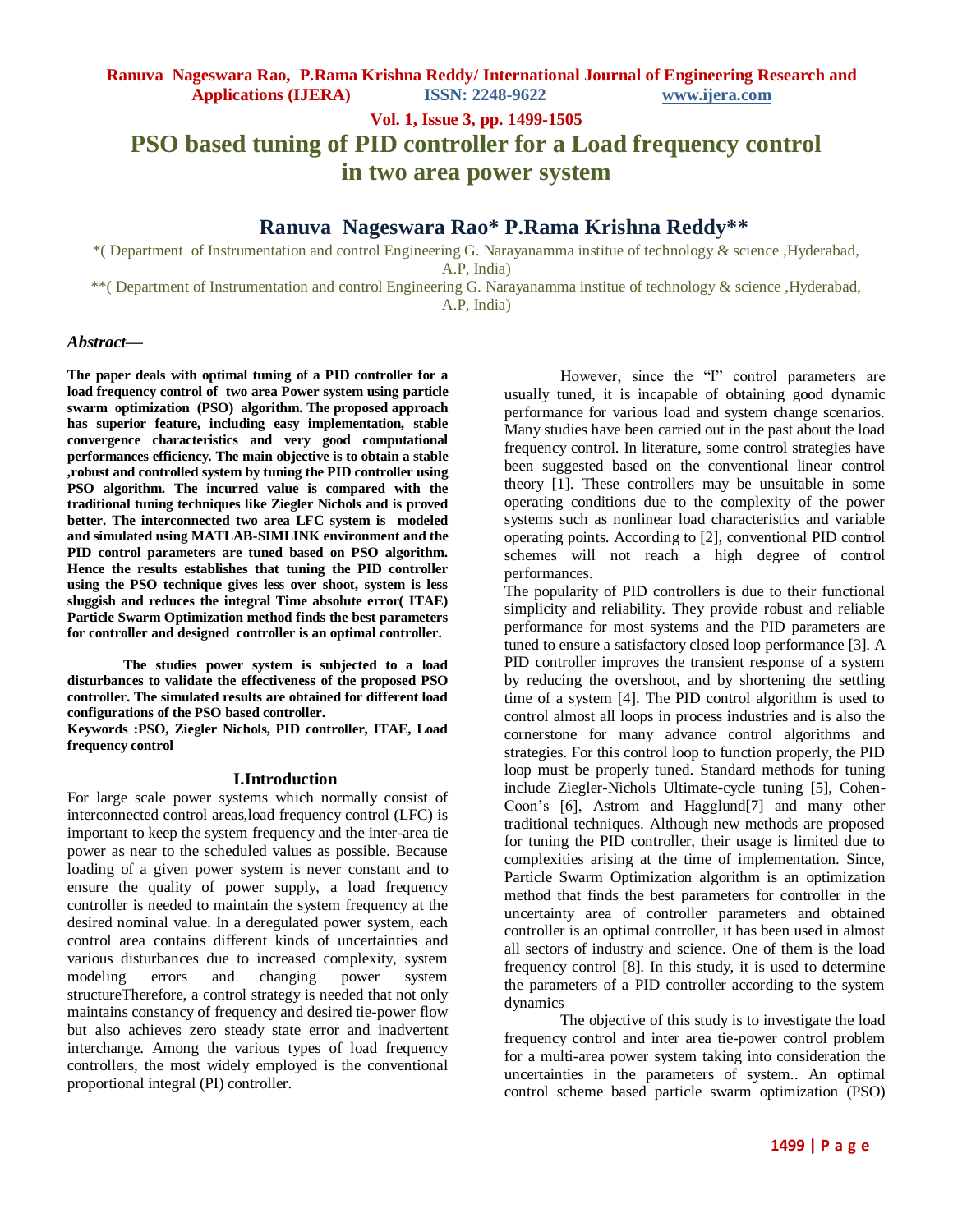# **Vol. 1, Issue 3, pp. 1499-1505**

Algorithm method is used for tuning the parameters of this PID controller. The proposed controller is simulated for a two-area power system. To show effectiveness of proposed method and also compare the performance of these two controllers, several changes in demand of first area, demand of second area and demand of two areas simultaneously are applied. Simulation results indicate that PSO controllers guarantee the good performance under various load conditions.

#### **II. Overview Particle Swarm Optimization**

PSO is a population-based optimization method first proposed by Eberhart and Colleagues [9, 10]. Some of the attractive features of PSO include the ease of implementation and the fact that no gradient information is required. It can be used to solve a wide array of different optimization problems. Like evolutionary algorithms, PSO technique conducts search using a population of particles, corresponding to individuals. Each particle represents a candidate solution to the problem at hand. In a PSO system, particles change their positions by flying around in a multidimensional search space until computational limitations are exceeded. This new approach features many advantages; it is simple, fast and can be coded in few lines. Also its strong requirement is minimal. Moreover, this approach is advantageous over evolutionary and genetic algorithm in many ways. First, PSO has memory. That is, every particle remembers its best solution (global best). Another advantage of PSO is that the initial population of the PSO is maintained and so there is no need for applying operators to the population, a process that is time-and memory-storage-consuming. In addition, PSO is based on constructive cooperation between particles, in contrast with the genetic algorithms, which are based on the survival of the fittest[ 11-14]

*Steps of PSO***:** Steps of PSO as implemented for optimization are[11-14]:

**Step 1:** Initialize an array of particles with random positions and their associated velocities to satisfy the inequality constraints.

**Step 2:** Check for the satisfaction of the equality constraints and modify the solution if required.

**Step 3:** Evaluate the fitness function of each particle.

**Step 4:** Compare the current value of the fitness function with the particles previous best value (pbest). If the current fitness value is less, then assign the current fitness value to pbest and assign the current coordinates (positions) to pbestx.

**Step 5:** Determine the current global minimum fitness value among the current positions.

**Step 6:** Compare the current global minimum with the previous global minimum (gbest). If the current global minimum is better than gbest, then assign the current global minimum to gbest and assign the current coordinates (positions) to gbestx.

**Step 7:** Change the velocities.

**Step 8:** Move each particle to the new position and return to step 2.

**Step 9:** Repeat step 2-8 until a stop criterion is satisfied or the maximum number of iterations is reached.

*PSO and HPSO algorithm definition:* The PSO definition is presented as follows[19,22,26]:

- Each individual particle i has the following properties:
	- $xi = A$  current position in search space.
	- $vi = A$  current velocity in search space.
	- yi =A personal best position in search space.
- The personal best position pi corresponds to the position in search space, where particle i presents the smallest error as determined by the objective function f, assuming a minimization task.
- The global best position denoted by g represents the  $\bullet$ position yielding the lowest error among all the pi's.

Equation 2 and 3 define how the personal and global best values are updated at time k, respectively. In

below, it is assumed that the swarm consists of s particles. Thus,

During each iteration, every particle in the swarm is updated using 4 and 5. Two pseudorandom sequences  $r1 \sim$  $U(0,1)$  and  $T^2 \sim U(0,1)$  are used to affect the stochastic nature of the algorithm.

Where

Velocity of ith particle at kth iteration. Velocity of ith particle at  $(k+1)$ th iteration Inertia weight

Position of ith particle at kth iteration Position of ith particle at  $(k+1)$ th iteration.

c1, c2  $=$  Positive constants both equal to 2.

iter, itermax = Iteration no: and maximum iteration no: rand() $1$ , = Random no: selected between 0 and 1 rand()2.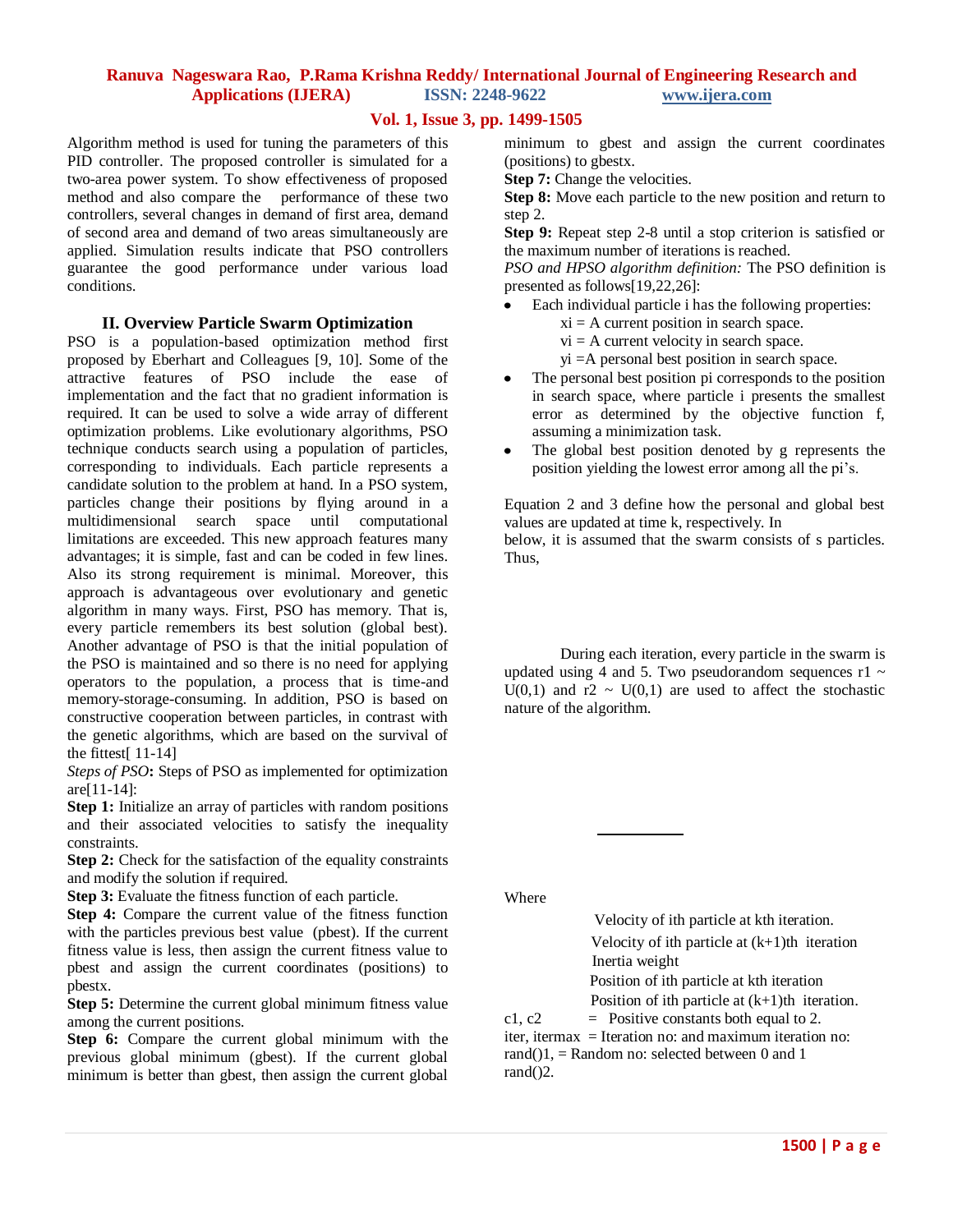#### **Vol. 1, Issue 3, pp. 1499-1505**

Evolutionary operators such as selection, crossover and mutation have been applied into the PSO. By applying selection operation in PSO, the particles with the best performance are copied into the next generation, therefore, PSO can always keep the best performed particles. By applying crossover operation, information can be exchanged or swapped between two particles so that they can fly to the new search area as in evolutionary programming and genetic algorithms. Among the three evolutionary operators, the mutation operators are the most commonly applied evolutionary operators in PSO. The purpose of applying mutation to PSO is to increase the diversity of the population and the ability to have the PSO to escape the local minima[11-14] .

The objective of the paper is to use the PSO algorithm in order to obtain optimal PID controller settings for a a two area load frequency system. Every possible controller setting represent a particle in the search space which changes its parameters proportionality constant, Kp, integral constant, Ki,and derivative constant Kd in order to minimize the error function (objective function in this case). The error function used here is Integral Time of Absolute errors (ITAE),Integral .The model of two area power system is given in section 3.The tuning results of conventional techniques are discussed in section 4. And 5 deal with the explanation of the PSO algorithm and its implementation. The comparative studies and results are given in Section 6. The conclusions arrived, based on the results is given in Section 7 followed by conclusion and reference in section 7 and 8 respectively.

# **III.MODEL OF TWO –AREA INTERCONNECTED POWER SYSTEM**

Basically, Two area power system consists of a governor, a turbine and a generator with feedback of regulation constant. System also includes step load change input to the generator. This work mainly related with the controller unit of a two area power system. Simple block diagram of a two area power system with the controller is shown in Figure 1, where Δ*f* 1*and* Δ*f* 2 are the frequency deviations in area 1 and area 2 respectively in Hz. Δ*P d*1*and* Δ*P d* 2 are the load demand increments. In most of the studies earlier the researchers have used the dynamic model of the power system given by O. I. Elgerd[15].

The area control error (ACE) for the ith area is defined as:

with PID controller, the conventional automatic generation controller has a control equation of the form 9.

Where KPi KIi Kd are the gains of the proportional ,integral and derivative controllers for the ith area.

To simplify the analysis, the two interconnected areas were considered identical. The optimal parameter values are such that:  $KP1 = KP2 = KP$  and  $KI1 = K12 = K1$  and  $Kd1 = Kd2$  $=$  Kd

The nominal system parameters are given in appendix. The performance index considered in this study is of the form:

The framework of PSO based self-tuning PID controller is depicted as Figure 2. To find the optimum parameters (Kp, Ki, Kd) of PIDcontroller, PSO program should search in 3 dimensional search space. With the optimized parameters based on PSO algorithm, the proposed PID controller of the LFC can achieve optimal properties. The block diagram of a two area power system with this controller is shown in Figure 2. The two area power system parameters are given in Table 1.



Fig.1 block diagram of a two area power system with the controller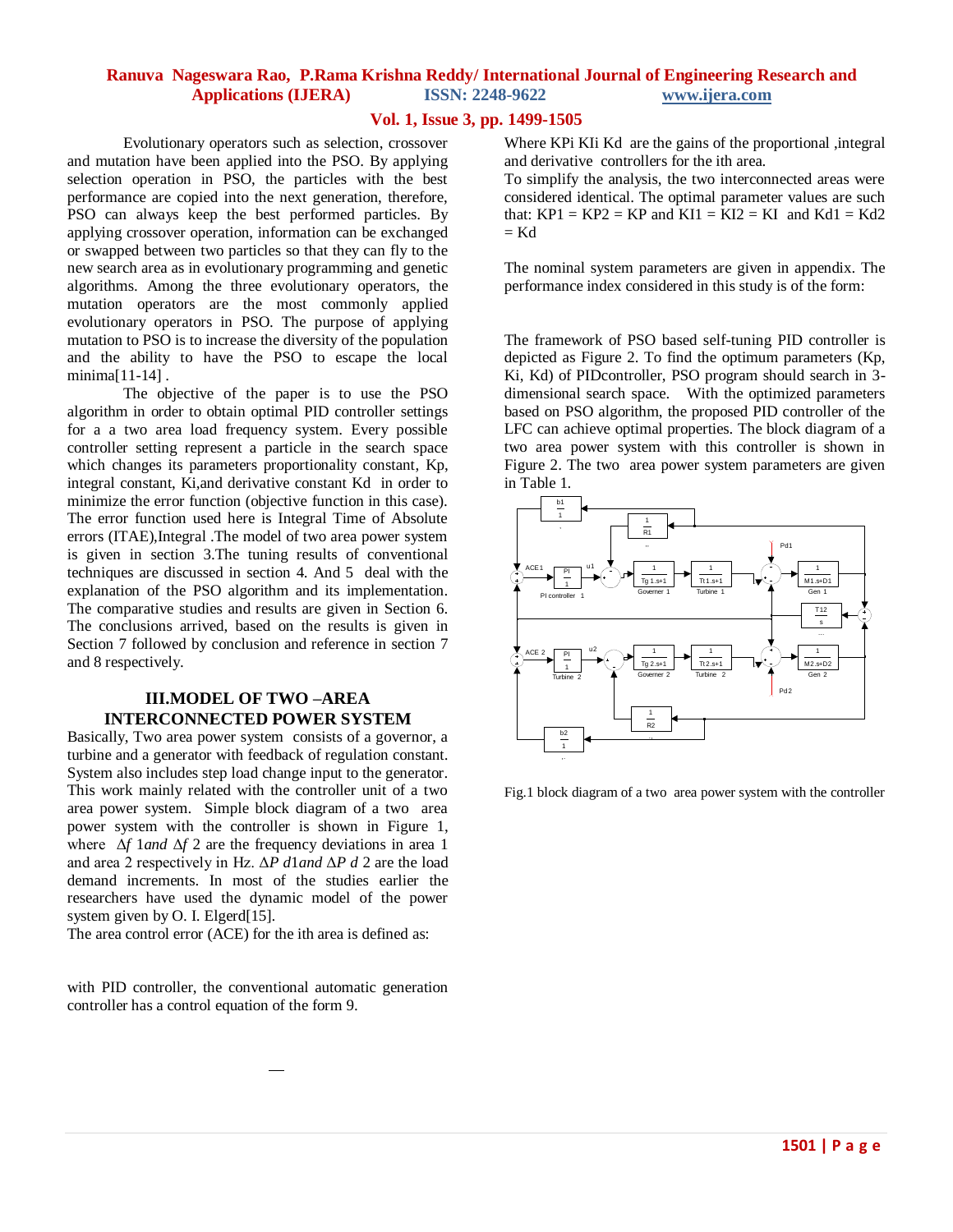# **Vol. 1, Issue 3, pp. 1499-1505**



Fig.2 block diagram of a two area power system with the optimal controller and PSO function

| Table 1: Parameters of the two area power system |  |
|--------------------------------------------------|--|
|--------------------------------------------------|--|

| Area 1 and Area 2                 |
|-----------------------------------|
|                                   |
| <i>Parameters are as follows:</i> |
| $f = 50 Hz$                       |
| $RI = R2 = 2.4$ Hz/per unit MW,   |
| $Tgl = Tg2 = 0.08 sec,$           |
| $Tp1 = Tp2 = 20 sec,$             |
| P tiemax = $200$ MW.              |
| $Pr1 = Pr2 = 2000MW$ ,            |
| $Tt1 = Tt2 = 0.3 sec$ .           |
| $Kp1 = Kp2 = 120 Hz.p.u/MW,$      |
|                                   |

#### **IV .Conventional Design Technique**

Over the last fifty years, numerous methods have been developed for setting the parameters of a PID controller. In this paper the the PSO tuning technique is compared with Ziegler Nichols [4] tuning method. In the 1940's, Ziegler and Nichols devised two empirical methods for obtaining controller parameters. The Ziegler-Nichols closed-loop tuning method allows you to use the ultimate gain value, Ku, and the ultimate period of oscillation, Pu, to calculate Kc . It is a simple method of tuning PID controllers and can be refined to give better approximations of the controller. Even though this method was devised in 1940, it is still one of the most widely used methods of tuning a PID controller because of its applicability to almost all the systems irrespective of its order. Although many other

methods of tuning are being developed in this field in recent years not many have proved to be as efficacious as the above mentioned one. The ultimate gain value for the above mentioned system has been calculated to be Ku= 1.16 and the ultimate period of oscillation is Pu  $=1.33$ . Based on Ziegler=Nichols tuning method the tuning parameters has been calculated to be  $Kp = 0.68235$   $Ki = 0.6265$   $Kd =$ 0.16625. The frequency response of the system with PID tuned with Ziegler-Nichols has been compared with our method of tuning in the forthcoming paragraphs.

#### **V .CONTROLLER DESIGN USING PSO ALGORITHM**

The PID controller optimized by PSO is designed for LFC and tie-power control. The goals are control of requency and inter area tie-power with good oscillation damping, also obtaining a good performance In this study, the optimum values of the parameters KP KI and Kd for PID controller is easily and accurately computed using a PSO. In a typical run of the PSO, an initial population is randomly generated. This initial population is referred to as the 0th generation. Each individual in the initial population has an associated performance index value. Using the performance index information, the PSO then produces a new population. In order to obtain the value of the performance index for each of the individuals in the current population, the system must be simulated. The PSO then produces the next generation of individuals using the reproduction crossover and mutation operators. These processes are repeated until the population is converged and optimum value of parameters found.

#### **VI .RESULTS AND COMPARISION**

During the simulation study, error signal s Df1,Df2 and tie line power which is required for the controller is transferred to PSO software. All positions of particles on each dimension are clamped in limits which are specified by the user, and the velocities are clamped to the range [vmin., vmax.] given as [15]:

a step increase in demand of 0.01 p.u is applied to area 1 The frequency deviation of the first area Df1 and the frequency deviation of the second area Df2 and inter area tie-power signals of the closed-loop system are shown in Fig. 3 ,4 and 5. Similarly a step increase in demand of 0.01 is applied to area2. frequency deviation of the first area Df1 and the frequency deviation of the second area Df2 and inter area tie-power signals of the closed-loop system are shown in Fig. 6-8.

Simulation results show performance improvement in time domain specifications for a step load of 0.01 p.u.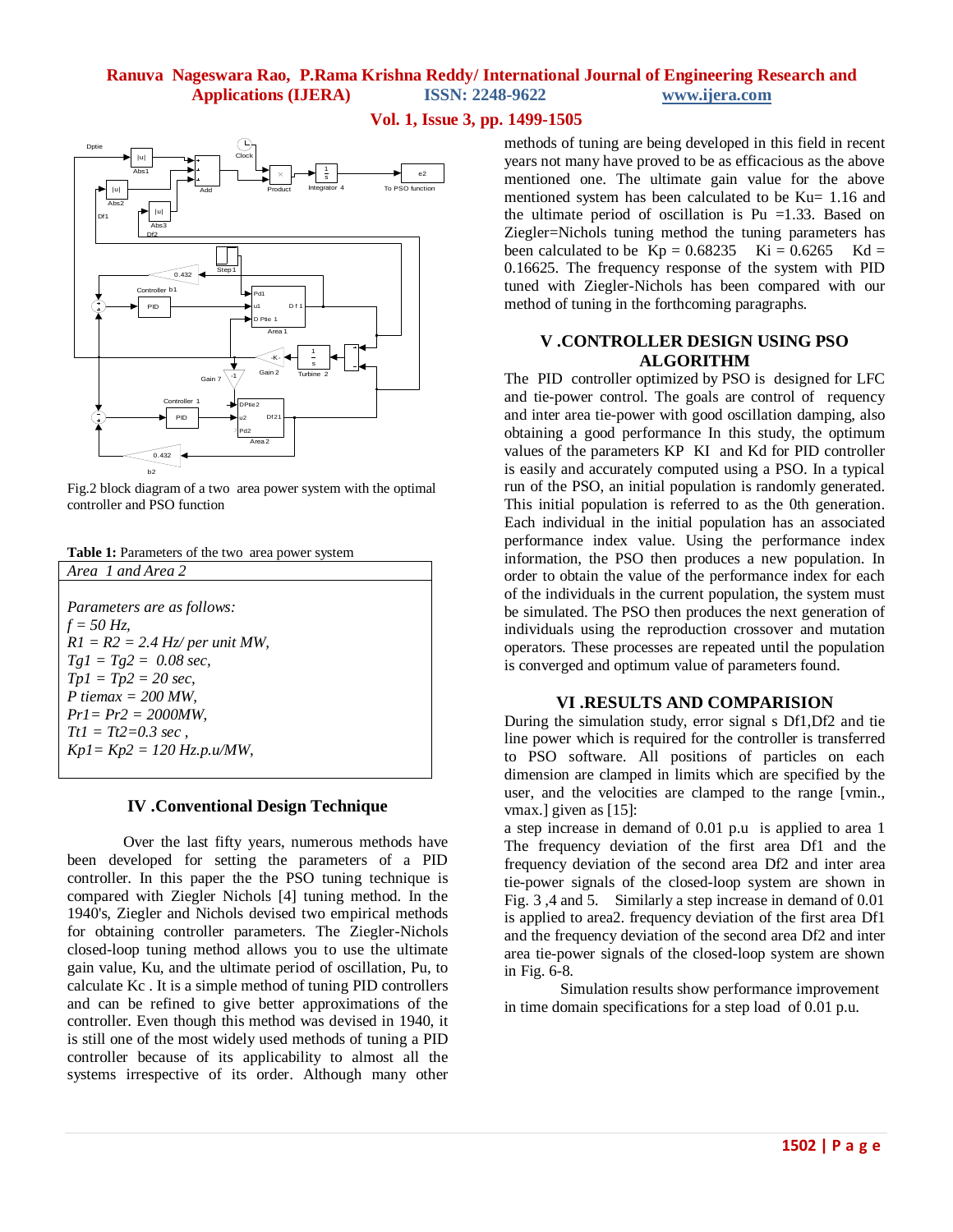#### **Vol. 1, Issue 3, pp. 1499-1505**

**Table 2:** System performances for conventional PID controller and proposed controller for 1% load at Area 1

| Contro<br>ller        | Change in<br>frequency in<br>Area 1 |                               | Change in<br>frequency in<br>Area 2 |                               | Change in<br>tie line power |                               |  |
|-----------------------|-------------------------------------|-------------------------------|-------------------------------------|-------------------------------|-----------------------------|-------------------------------|--|
|                       | Settling<br>time<br>$(\sec)$        | Max<br>devia<br>tion<br>(p.u) | Settling<br>time<br>(sec)           | Max<br>devi<br>ation<br>(p.u) | Settling<br>time<br>(sec)   | Max<br>devia<br>tion<br>(p.u) |  |
| Ziegler<br><b>PID</b> | 10                                  | 0.0164                        | 10.2                                | 0.0113                        | 8.4                         | 0.0037                        |  |
| <b>PSO</b><br>PID     | 3.9                                 | 0.0115                        | 2.6                                 | 0.0065                        | 2.6                         | 0.00237                       |  |

**Table 3:** System performances for conventional PID controller and proposed controller for 1% load at Area 2

| r - - r -<br>Contr<br>oller | Change in<br>frequency in<br>Area 1 |                               | Change in<br>frequency in<br>Area 2 |                               | Change in tie line<br>power |                               |
|-----------------------------|-------------------------------------|-------------------------------|-------------------------------------|-------------------------------|-----------------------------|-------------------------------|
|                             | Settling<br>time<br>(sec)           | Max<br>devi<br>ation<br>(p.u) | Settling<br>time<br>$(\sec)$        | Max<br>devia<br>tion<br>(p.u) | Settling<br>time<br>(sec)   | Max<br>devia<br>tion<br>(p.u) |
| Ziegler<br><b>PID</b>       | 10                                  | 0.0113                        | 9.4                                 | 0.0164                        | 8.4                         | 0.00378                       |
| <b>PSO</b><br><b>PID</b>    | 3.8                                 | 0.0098                        | 3                                   | 0.0149                        | 2.6                         | 0.002357                      |

Using the PSO approach, global and local solutions could be simultaneously found for better tuning of the controller parameters. The PID value which was obtained by the PSO algorithm is compared with that of the one derived from Zeigler-Nichols method in various perspectives, namely robustness and stability. performances. All the simulations were implemented using MATLAB

A comparison of time domain specifications peak overshoot, peak time, rise time and settling time for a step load of 0.01 p.u at area 1 are tabulated as given in table (2).and It is found very clearly that the PSO based controller drastically reduces the overshoot by a large value. Settling time, Rise Time and Peak Time have also improved. Henceforth outperforms that of the traditionally tuned controller with Zeigler- Nichols criterion.

Similarly for a step change of 0.01 p.u at area2 are tabulated in Table 3. At the simulation, the number of generations is taken 10 and the population size is taken 5. c1 and c2 constants are taken as 0.12 and 1.2



Fig.3.Change in frequency in area 1 for a step load of 1% at area 1







Fig 5.Change in tie line power for a step load of 1% at area1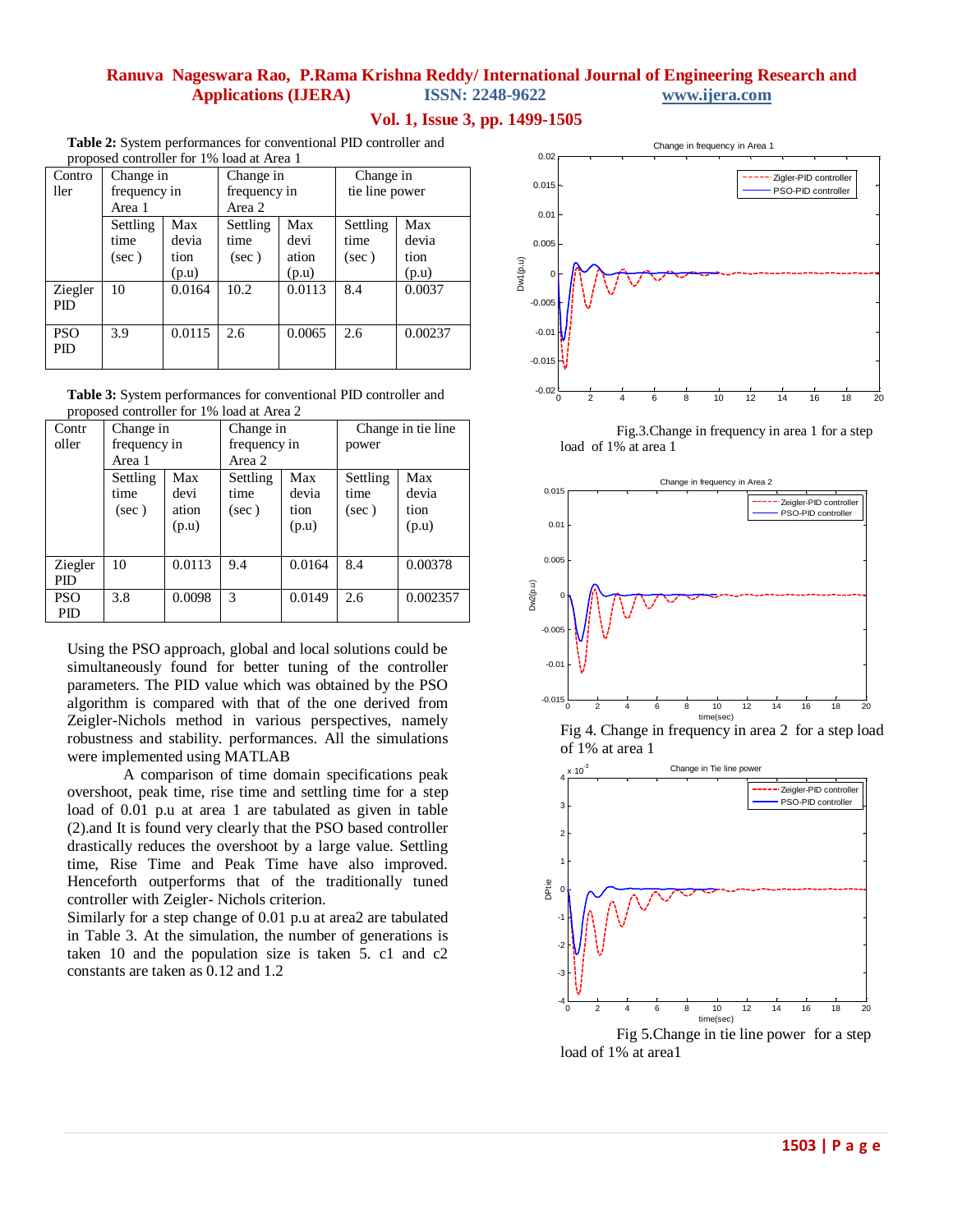#### **Vol. 1, Issue 3, pp. 1499-1505**



Fig 6. Change in frequency in area 1 for a step load of 1% at area 2



Fig 8.Change in tie line power for a step load of 1% at area2

#### **VII.CONCLUSION.**

In this study, a new particle swarm optimized LFC has been investigated for automatic load frequency control of a two area power systems. It is shown analytically and graphically that there is a substantial improvement in the time domain specification in terms of lesser rise time, peak time, settling time as well as a lower overshoot. The proposed controller using PSO algorithm is proved to be better than the controller tuned by Ziegler Nichols method. Therefore, the proposed PSO-PID controller is recommended to generate good quality and reliable electric energy. In addition, the proposed controller is very simple and easy to implement since it does not require many information about system parameters. comparison of the proposed PSO-PID controller with fuzzy PID controllers will be subject to the future work.

## **VIII. REFERENCES AND CITATIONS**

- 1. A.Kumar, O.P.Malik, G.S.Hope, *Variablestructuresystem control applied to AGC of aninterconnected power system*, IEE Proceedings,Vol. 132, Pt. C, No. 1, pp. 23-29, January 1985.
- 2. Unbehauen, H., Keuchel, U., Kocaarslan, I., *Real-Time Adaptive Control of Electrical Power and Enthalpy for a 750 MW Once-Through Boiler*, Proceedings of IEE International Control Conference 91, Edinburg, Scotland, Vol.1, pp. 42-47, 25-28 March 1991.
- 3. Kim Dong Hwa and Park Jin Ill: Intelligent PID Controller Tuning of AVR system using GA and PSO Springer-Verlag Berlin Heidelberg: ICIC 2005, Part II, LNCS 3645, pp 366-375.(2005).
- 4. K.J.Astrom, T.Hagglund, The future of PIDcontrol,Control Eng.Pract.9(11)(2001)1163–1175.
- 5. Ziegler, G. and Nichols, N. B, 1942.Optimum settings for automatic controllers, Trans. ASME, 64,759-768.
- 6. G.H Cohen and G.A Coon: Theoretical Consideration of Retarded Control , Trans ASME 75,pp.827/834,(1953)
- 7. Astrom, K J.;. Hagglund .T,1984, Automatic tuning of simple regulators with specifications on phase and amplitude margins, Automatica, 20,645-651.
- 8. Taher, S.A., Hemati, R., Abdolalipour, A., Tabie, S.H., *Optimal Decentralized Load Frequency Control Using HPSO Algorithms in Deregulated Power Systems*, American Journal of Applied Sciences 5 (9): 1167-1174, 2008.
- 9. Kennedy, J., Eberhart, R.C., *Particles Swarm Optimization*, Proc. IEEE International Conference on Neural Networks, Perth Australia, IEEE Service Center, Piscataway, NJ, IV:1942-1948, 1995.
- 10. Eberhart, R.C., Kennedy, J., *A New Optimizer Using Particles Swarm Theory*, Proc. Sixth International Symposium on Micro Machine and Human Science, Nagoya-Japan, IEEE Service Center, Piscataway, NJ, 39- 43, 1995.